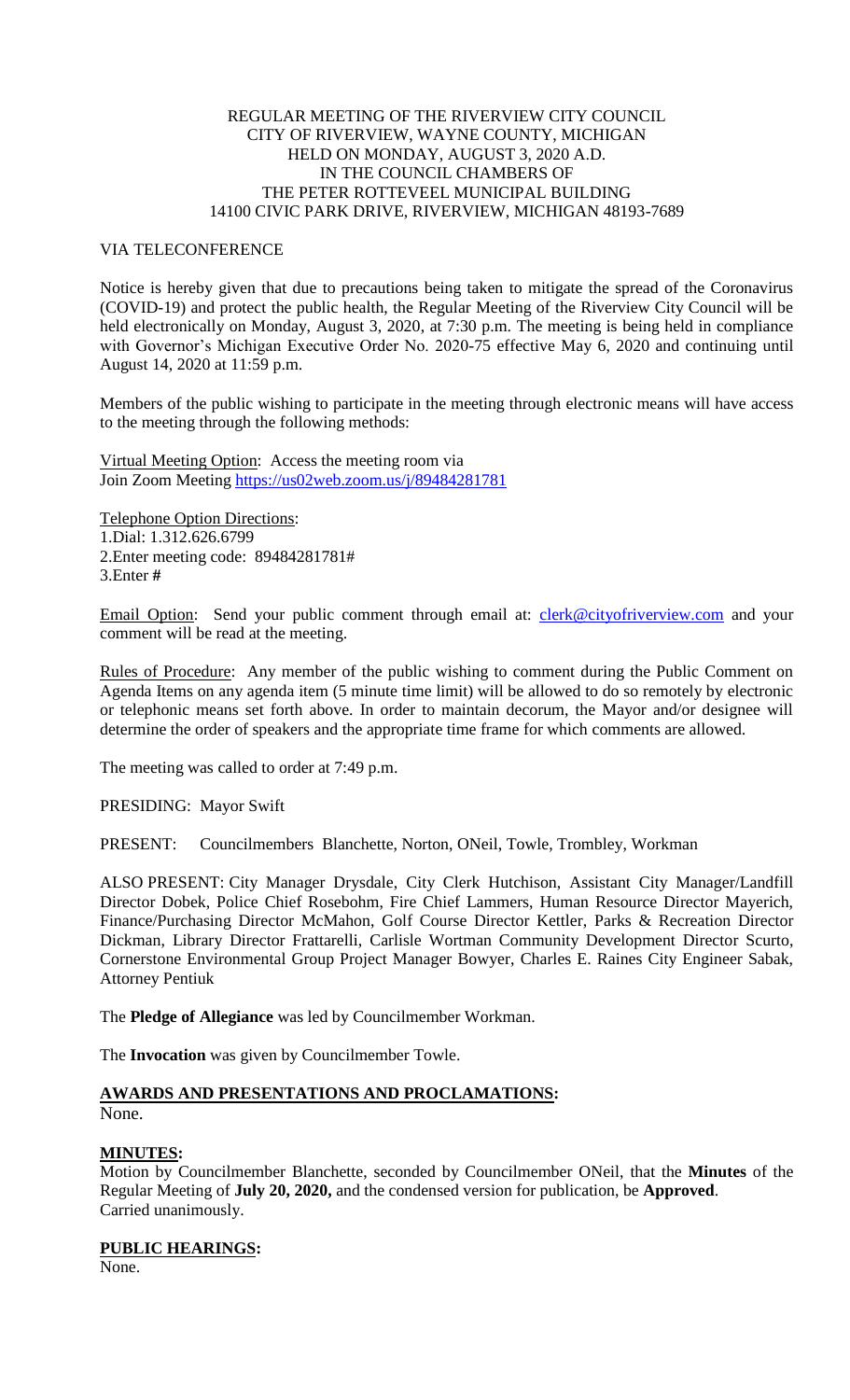#### **PUBLIC COMMENTS:**

The Mayor offered public comments.

### **ORGANIZATIONAL BUSINESS:**

Motion by Councilmember Trombley, second by Councilmember Workman, that the reappointment of Ms. **Patty Martin** to the **Beautification Commission** to serve a three-year term that will expire on **July 31, 2023**, be Approved.

Carried unanimously.

Motion by Councilmember Towle, second by Councilmember ONeil, that the reappointment of Mr. **David Astalos** to the **City Planning Commission** to serve a three-year term that will expire on **July 31, 2023,** be Approved. Carried unanimously

Motion by Councilmember Blanchette, second by Councilmember Trombley, that the reappointment of Mr. **Gerald Todd** to the **Zoning Board** of **Appeals** and **Adjustments** to serve a three-year term that will expire on **July 31, 2023,** be Approved. Carried unanimously.

#### **CONSENT AGENDA:**

Motion by Councilmember Trombley, seconded by Councilmember Blanchette, that the **Consent Agenda**  be Approved as follows:

- Award **Cooperative Bid** Purchase for Ten (10) **X26P Tasers** to **Axon Enterprises**, Inc., for \$**15,270.00** through the Drug Forfeiture Fund.
- Award RFP 345 for **Appraisal Services** and Authorize Execution of Agreement with **Judeh and Associates** for a three-year period.

Carried unanimously.

### **RESOLUTIONS:**

Motion by Councilmember Workman, seconded by Councilmember Towle, that the Resolution No. 20- 19, to Direct and Authorize the City Manager to Engage the Services of the **Public Accounting Firm** of the **Rehmann Group** within 14 days of today for the Purpose of **Reviewing the Financial Information** and **Underlying Assumptions** that **Councilman Towle** has Presented in **Contradiction** with the **Financial Reports** of the City; and further, that the Rehmann Group is to Meet with Councilman Towle, City Administration and the members of the Audit Committee to Investigate their Respective Understandings and to Report its **Findings** and **Conclusions** to the Council no later than **45 days** from today.

Ayes: Mayor Swift, Councilmembers Blanchette, Norton, ONeil, Towle, Trombley, Workman Nays: None

Adopted this 3rd day of August, 2020. ATTEST:

Andrew M. Swift, Mayor

\_\_\_\_\_\_\_\_\_\_\_\_\_\_\_\_\_\_\_\_\_\_\_\_\_\_\_\_\_\_\_\_\_\_\_\_\_\_\_

I, Cynthia M. Hutchison, duly authorized City Clerk of the City of Riverview, do hereby certify the foregoing Resolution is a true copy of a resolution adopted by the Riverview City Council at their regular meeting of August 3, 2020.

 $(S E A L)$ 

Cynthia M. Hutchison, City Clerk

\_\_\_\_\_\_\_\_\_\_\_\_\_\_\_\_\_\_\_\_\_\_\_\_\_\_\_\_\_\_\_\_\_\_\_

#### **ADMINISTRATION:**

Motion by Councilmember Blanchette, seconded by Councilmember Trombley, that Change Order No. 2 to **Gibraltar Construction** Company for **Street Pavement Improvements** to include **High Street** and **Ford Avenue** in the Amount of **\$80,000.00**, plus 10% contingency in the amount of \$8,000.00 for a total of \$**88,000.00**; and further, Authorization for Additional Engineering Fees to **Chares E. Raines** Company in an amount not to exceed **\$14,080.00**, be Approved. Carried unanimously.